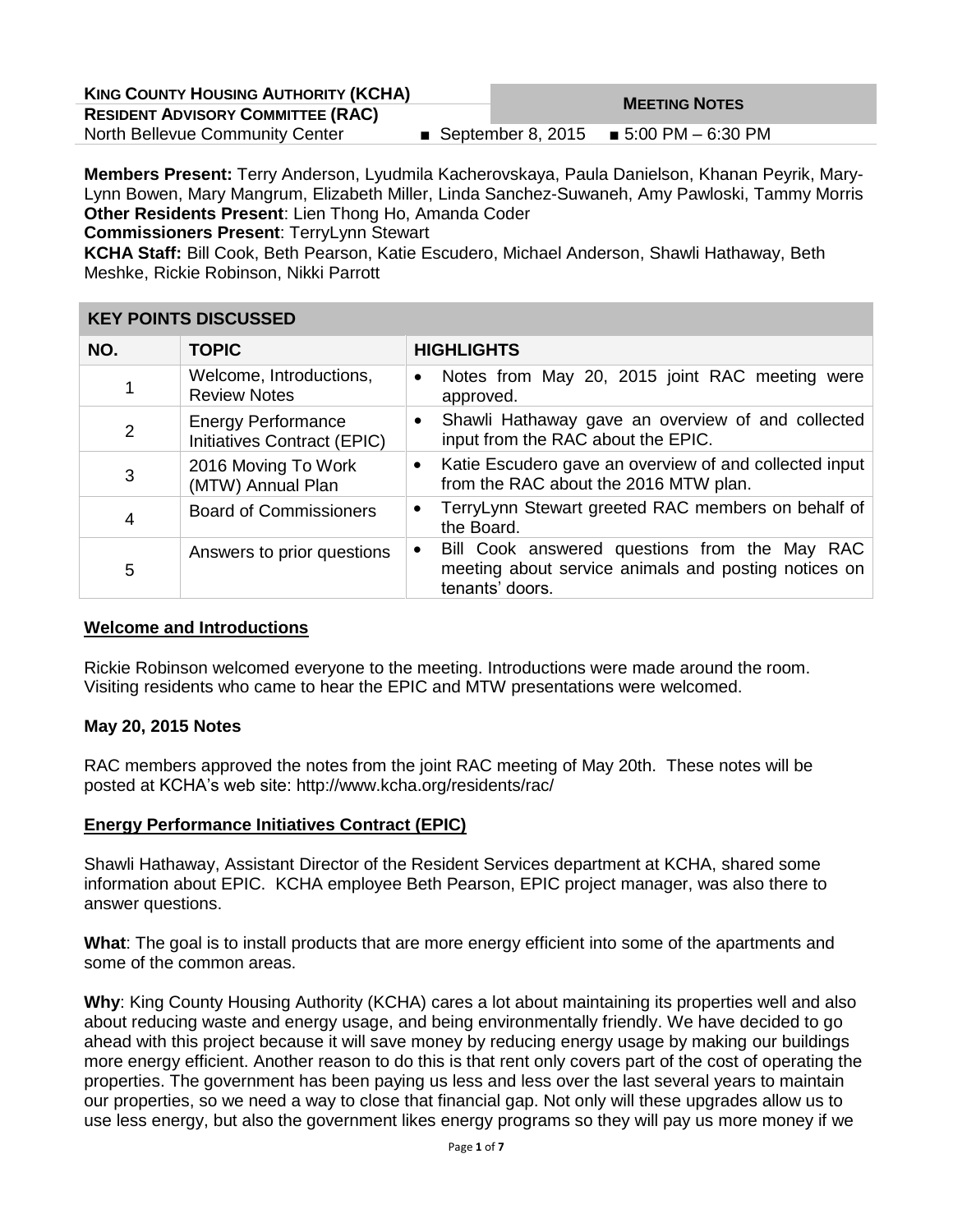do this project. The additional money we will get will pay for these improvements and it will also pay for some of our other programs and services that we do for tenants. This project might also make the quality of life better for residents in the buildings affected. For example, improved air flow and improved heating could make residents more comfortable. The exact items to be installed have not yet been decided. Shawli distributed pictures of some potential new items.

**Where**: Here is the list of the buildings covered by the project right now. Public housing buildings not on the list are already energy efficient or didn't qualify for the program.

Ballinger Homes, Northridge I, Boulevard Manor, Northridge II, Briarwood, Northwood Apartments, Brittany Park, Northwood Square, Burien Park, Pacific Court, Burndale Homes, Paramount House, Casa Juanita, Park Royal, Casa Madrona, Peppertree, Cascade Apartments, Plaza Seventeen, College Place, Riverton Terrace II (Senior), Eastside Terrace, Salmon Creek (Greenbridge), Firwood Circle, Shelcor, Forest Glen, Sixth Place (Greenbridge), Gustaves Manor, Southridge House, Island Crest, Valli Kee, Kirkland Place, Wayland Arms, Lake House, Westminster, Mardi Gras, Yardley Arms, Munro Manor, Cedar Grove, Nia (Greenbridge), Hillsview, Northlake House, KCHA Central Office

**What Products**: Some of the products are new lights (new LED bulbs last longer), new toilets to reduce water usage, air ventilation systems, and new heating systems. We might be able to replace some older refrigerators and we might be able to replace some older elevators. All of these upgrades will not only reduce consumption of utilities but will also be easier for KCHA staff to maintain because newer items won't have to be maintained and replaced as often.

**When**: Current Status: KCHA has decided to do this project, and has looked at the general products which will be installed, but not specific models. We will be finalizing the list of what products go where this fall. We plan to start installing upgrades on the first building in February 2016.The project will take about two years to finish. So far the contractor Johnson Controls (JCI) has taken a look at our buildings to find out what improvements are needed. Each building will get different upgrades depending on what each building needs.

**Possible Employment Opportunities**: Let one of the contacts for EPIC listed below know if you want to be more involved stay up to date. There might be employment opportunities for residents in connection with EPIC. We don't know exactly what might be available yet, but maybe some administrative work, maybe some cleaning, or maybe some other tasks. Once we know which measures will be installed where we will have more information about employment opportunities.

**Disruption to Residents:** There will be no tenant relocations during this project. No tenants will need to move out of their units. Before we start work at a specific building we will have a meeting with residents to discuss what work will be done, what products will be installed, and what to expect during the work. If we are making improvements in your apartment, the workers will need to come inside the unit, but we expect most of the improvements to only take two to three hours at the most.

**Demonstration Units:** Johnson Controls has installed some demonstration products such as new lights and toilets in some units. After they have been used for a few weeks, we will get feedback from tenants, maintenance staff, and property managers about the demonstration products.

**Q & A:** Shawli shared this list of questions and answers that have been asked at prior meetings.

## **1. What is an Energy Performance Initiative Contract?**

EPIC is an agreement between a federally funded agency, such as KCHA, and an energy service company, that provides financing of energy conservation measures. The energy service company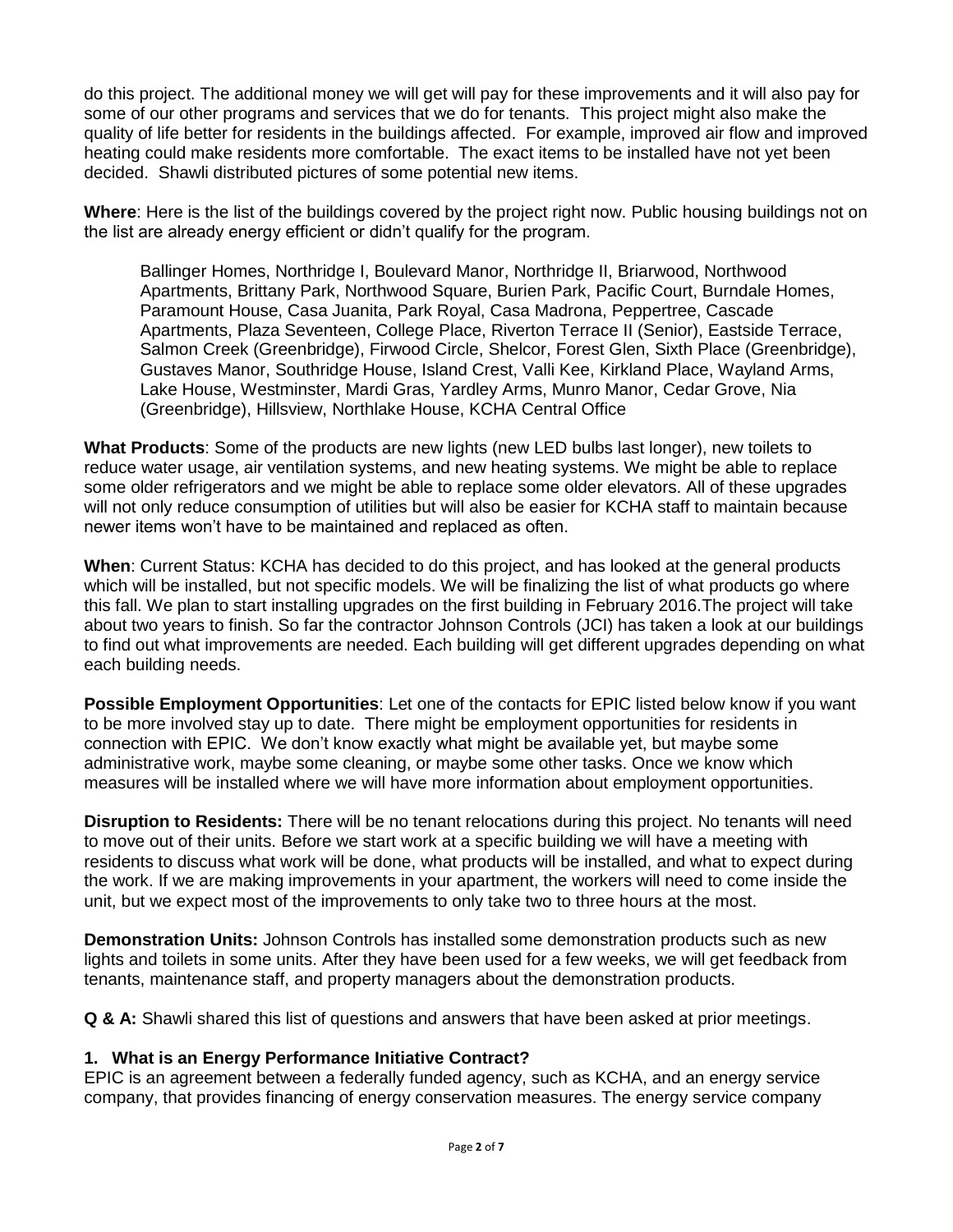completes an audit of the selected properties for the program, and then suggests energy efficient upgrades.

# **2. What are the benefits of this project?**

- Makes KCHA buildings more energy efficient—less impact on the environment
- Improves quality of life for resident
- Saves money to pay for new products and future improvements and programs

# **3. Who do I contact for more information or to get involved in the project?**

- Your Property Manager or Resident Services Coordinator
- Burgandi McCurdy (Communications Officer), 206-829.2465 or BurgandiM@kcha.org
- Beth Pearson (Project Manager), 206-574-1162 or BethP@kcha.org

# **4. When will we know for sure which properties and improvements will be installed?**

We will have a final list early in 2016, about one month before construction starts.

## **5. How can you be sure this project will result in the savings you are expecting?**

Johnson Controls Inc., the company we are contracting with for this project, has projected our estimated cost savings. If we do not realize the projected savings from this project, Johnson Controls will make up the difference.

## **6. How long will it take to realize these savings?**

Some measures, like water and lighting, will realize savings very quickly. Others will take longer. The cost savings were projected based on 20 years of using the new measures.

## **RAC Member Comments and Questions**

## **Will EPIC do improvements at buildings recently upgraded?**

In some cases, yes. The list of properties involved is listed above. All of them are public housing buildings, so if you live in a project-based unit, for example, your unit will not be involved. If the items recently installed are already energy efficient, we won't replace them.

#### **At unit turnover new heaters are being installed in my building above the windows. Would it be better to also install new heaters above the windows in units where the occupant is not moving?**

We surveyed all the buildings for the need to upgrade heating systems. We might not be doing new heating systems in all of the buildings listed as being in the EPIC project, and in the buildings getting heating system upgrades, we won't necessarily be upgrading each unit. Next year after we have decided which units will be upgraded we will meet with residents of the affected units about 30 days before the work will be done to explain more. It won't be necessary for individual residents to request heading system upgrades because this is being done as part of a larger project based on the recommendation of the contractor JCI based on the audit they did this summer at each public housing building.

**What have you learned from past installation projects? In my experience, not all past upgrades were done well. "This is standard we have to do it this way" was what the installers said, and the installations took a really long time, and the installers damaged our landscaping. There were problems with new doors not installed properly, fans coming on too frequently, and cheap peep holes installed too high on the new doors for children to see out.**

For EPIC, we are trying out possible products in demonstration units with some KCHA residents. The items being installed in EPIC, a new faucet, for example, will not take very long to install in units. Nothing in EPIC will affect landscaping.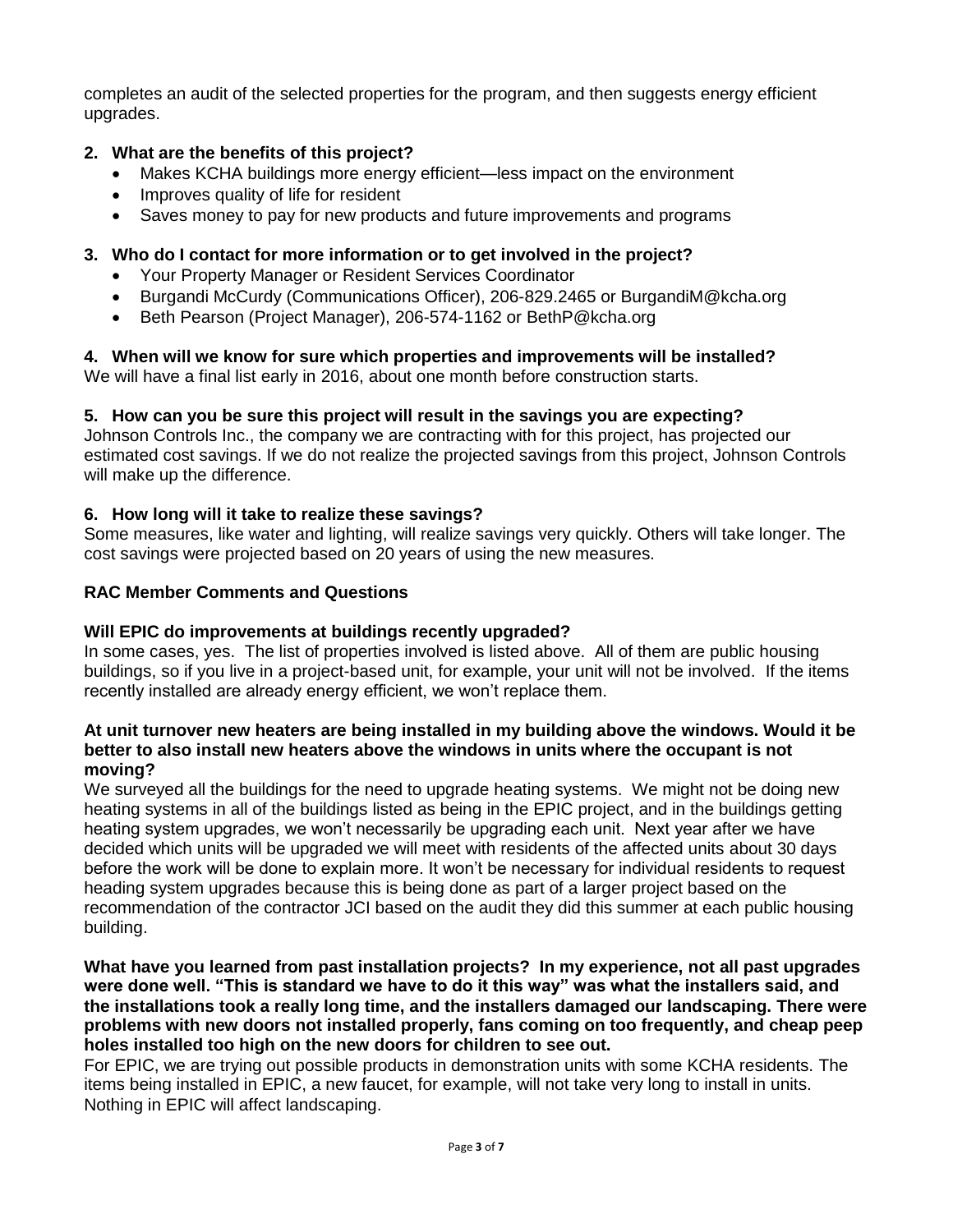For the weatherization project with the problems described, Nikki Parrott, KCHA's director of the Weatherization Department, said she would look into the issue of the peepholes, and said she would pass on to her project managers the importance of not damaging landscaping. Nikki responded to the complaint about the frequently running fans by explaining that insulating a building stops air moving in and out the way it used to. We therefore need to add ventilation to keep indoor air quality good. We program the fans to come on when needed to so the indoor air doesn't get stale, and so moisture doesn't build up in a unit to prevent growth of mold. Those fans are set based on a formula which we have to comply with to come on periodically to keep the air moving. These kinds of fans might be installed in some units in the EPIC project, typically in the bathroom. Weatherization projects do take a long time.

### **I have a fan in the bathroom and in the kitchen and they come on too often. Will I get better fans?**

Since your building is not on the list of properties the EPIC project will not do any work at your property. If your building *is* on the list, not every unit will get every upgrade. We will be coming to residents in each building on the list to have informational meetings before the work begins.

## **Will the EPIC project standardize units across the public housing buildings?**

It will help some buildings "catch up" with buildings which have already been upgraded.

## **Will heating and cooling be forced air or baseboard?**

We don't have plans to install baseboard heating as part of the EPIC project.

#### **The air quality is worse in my unit since we had an air exchange vent put up in our ceiling. Unpleasant cooking and car smells from outside are coming into my unit. My fan is bringing cold air in.**

This is good feedback as we make decisions about fans what to include in EPIC.

Fans are important to prevent moisture from building up, so the fans are very important to prevent mold in units.

If you have feedback about properties not on the EPIC list you can contact Bill Cook.

## **Do you have EPIC updates available on the KCHA web site?**

Not now. We plan to come back to the RAC to bring more information later. When the work is starting we will provide property managers with information to share with building residents before the work starts in the building and construction progress.

#### **The battery powered backup lights only last two hours when the power goes out. What about the elevators when the power goes out?**

In most buildings we have a small generator to light some of the hallways and stairs. Bill Cook said he would look into the report of the lights only staying on for two hours because the batteries should last about six hours. The small generators are not enough to run elevators when the power goes out.

#### **Moving to Work 2016 Annual Plan**

Katie Escudero is a policy analyst at KCHA who puts together the plans and reports that go to the federal government about how KCHA is using its federal dollars. She covered these topics.

1. What it means for KCHA be a Moving to Work (MTW) agency. MTW was created in the 1990's by the federal government to allow Public Housing agencies to use their funding in more flexible ways. KCHA is one of only thirty nine high performing Housing Authorities with MTW authority to do things a bit differently such as delivering subsidy in different ways, developing new policies, to be innovative, to do things more efficiently, to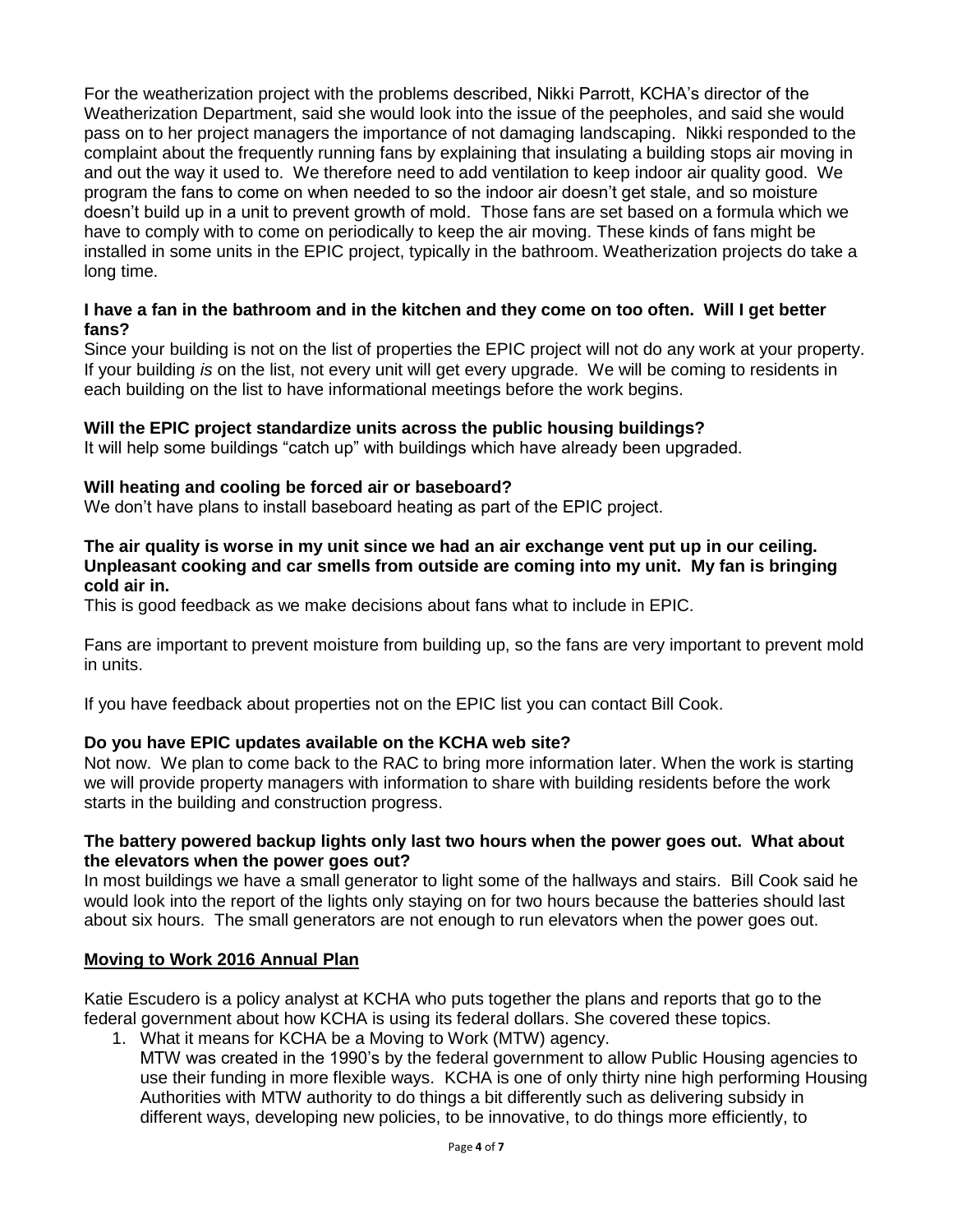increase housing choice for people, and to increase self-sufficiency of participants. The main thing it means to us as an agency is we try to make improvements every year. KCHA has been participating in MTW since 2003. The RAC is very important because we need you to provide feedback about our MTW plan before we submit it to the federal government for approval.

- 2. Goals and activities KCHA is continuing to implement through the MTW program.
	- a. Expand housing opportunities for low-income King County residents by adding up to 248 new Public Housing units. The 2016 MTW plan proposes ways to simplify the process for adding new units.
	- b. Preserving our existing affordable housing stock with improvement projects such as repaving, replacing sidewalks, installing new drainage systems, installing new storm water systems, replacing roofs, and interior unit upgrades; and implement the EPIC. MTW makes it possible to fund these projects.
	- c. Increasing access to high opportunity neighborhoods such as Bellevue. These neighborhoods have better schools and better transportation. One idea to help people with Housing Choice Vouchers move to neighborhoods with higher opportunity and also higher rents is to go to more than the current two payment standards. Another idea to increase access to high opportunity neighborhoods is to purchase housing in those neighborhoods.
	- d. Better respond to diverse needs of people, such as homeless young adults and domestic violence survivors, with flexible housing subsidies. Some ideas along those lines are time-limited assistance or assistance with move in costs.
	- e. Improving educational outcomes for children. For example, providing after school services for the children living in KCHA properties, engaging parents, and pre-school programs.
	- f. New software systems coming on line at KCHA.
	- g. Examine our business processes and make improvements.
- 3. New activities being proposed in KCHA's 2016 MTW Plan.
	- a. Implementing a Budget-based Rent Model

What**:** allows KCHA to dedicate a larger budget to a KCHA-owned project-based Section 8 property if it faces any changes in costs such as increased operational expenses,

necessary upgrades, and debt service to pay for renovations. The resident's portion of rent will not change.

Why**:** A property's needs and costs can change over time – the population can change, necessitating more services or a new roof could be needed or energy upgrades – leading to a bigger budget that supports these services or debt related to upgrades.

Outcome**:** By setting a rent level that aligns with a property's costs, KCHA ensures that the 700 units in these properties are financially supported and sustained for the long-term.

b. Streamlining Land Sales and Disposition

What**:** Developing a streamlined sales process that reduces the administrative complexity and paper work for remaining sales at the Greenbridge community. Reduce paperwork to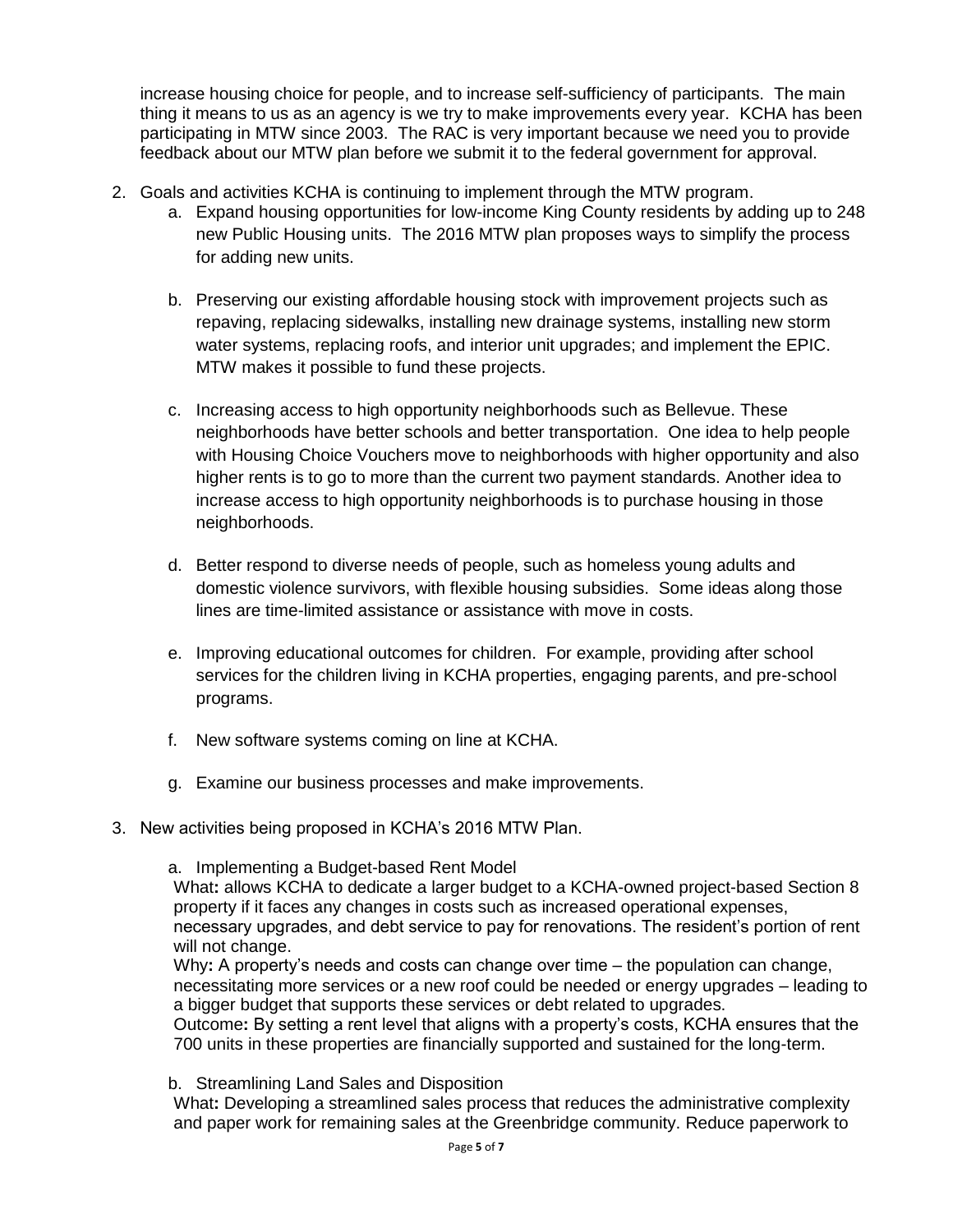one page, creating one framework for the remaining lots, easy to duplicate when an offer comes in.

Why**:** Despite approval in 2005, KCHA must still submit a detailed application (more than 40 pages) for each individual sale. This process hampers our ability to compete in the private marketplace and fully complete the Greenbridge community.

Outcome**:** By streamlining this process, KCHA will be able to efficiently and effectively complete the final stages of the Greenbridge development.

c. Converting Former Opt-out Developments to Public Housing What**:** Converting entire Project-based Section 8 properties to Public Housing all at once. Going to one set of rules for a single building versus two sets of rules. Why**:** Currently, a unit turns over to Public Housing only when a current resident moves out, making the process slow and unpredictable. Two sets of rules govern the management of the property, adding to the administrative complexity of providing housing assistance. Outcome**:** By streamlining the conversion to Public Housing, KCHA can administer a single set of rules and cut down on administrative complexity and costs.

- 4. Collect comments on the 2016 MTW plan which RAC members had received in the mail.
	- a. What do we do to increase our self-sufficiency and not continue generationally poverty?

Rickie Robinson suggested residents contact one of the staff in the Resident Services department about the Family Self Sufficiency (FSS) program. Katie mentioned the Educational Initiatives in the MTW plan as a KCHA response to generational poverty.

b. Why does KCHA try so hard to get extremely low income people into housing?

There are funding incentives for housing developers in the private market to supply some housing for people who are low income. What happens is the developers using these incentives tend to create housing for people almost at the median income for the area, say about 80% of median. That means there's a big lack of housing for people with low incomes, say about 30% of median income. KCHA is trying to make up for that by providing housing opportunities for the very low income. We are also trying to get children from very low income families on Section 8 access to the better school districts in King County.

## **Greeting from Board of Commissioners**

TerryLynn Stewart, a RAC member, a KCHA resident, and a member of the KCHA Board of Commissioners, came to the NE RAC meeting (she usually attends the South RAC meeting) to let RAC members know that the Board does care about residents and is listening. She invited RAC members to come to Board meetings which are usually the third Monday of each month and speak during the public comment period if they want to. Bill Cook added that any resident, not only RAC members, is welcome to attend the KCHA Board of Commissioners meetings.